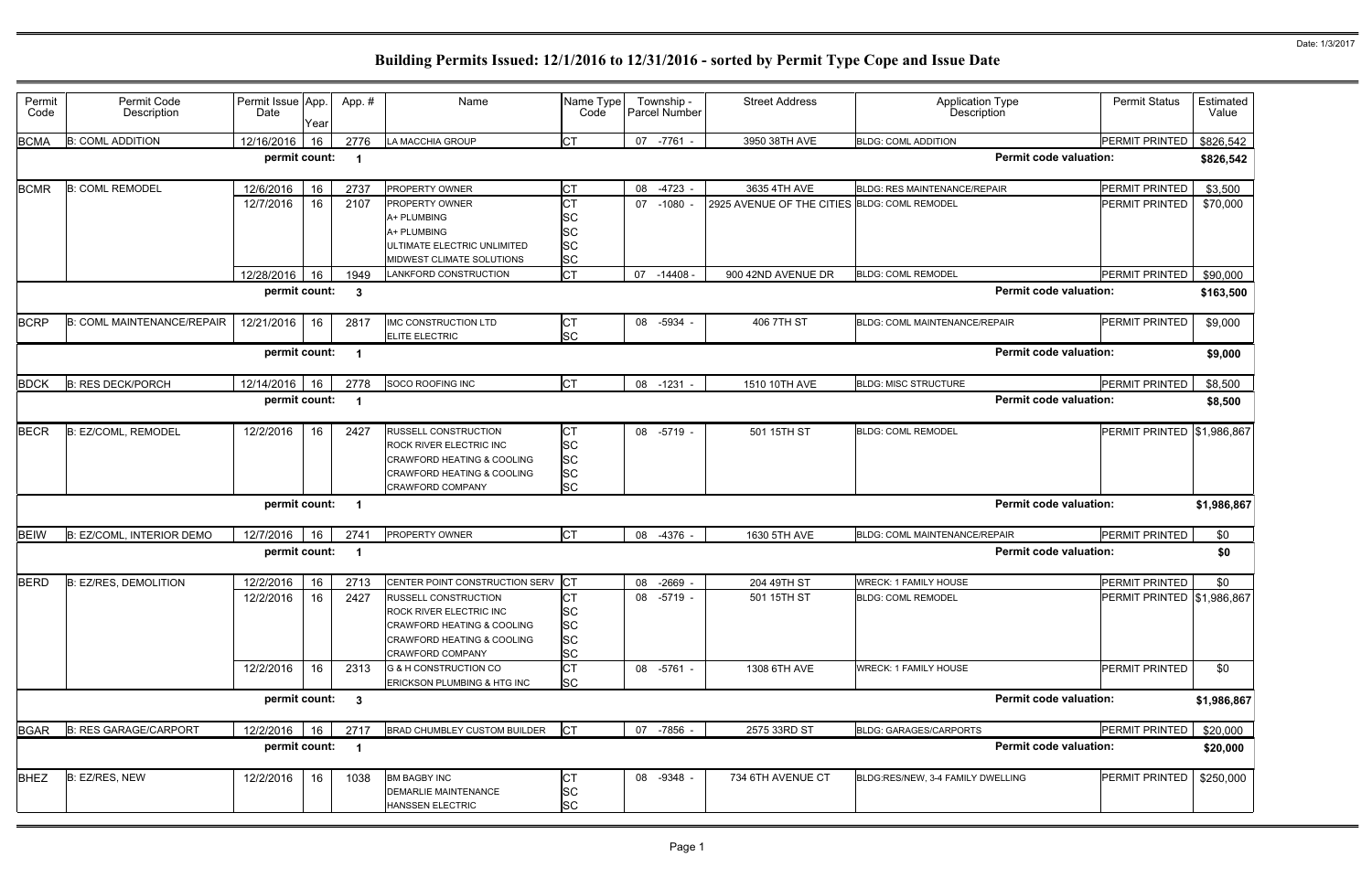| Permit<br>Code | Permit Code<br>Description                                                | Permit Issue App.<br>Date | Year     | App.#                   | Name                                                                              | Name Type<br>Code                   | Township -<br>Parcel Number | <b>Street Address</b>        | <b>Application Type</b><br><b>Description</b>                                          | <b>Permit Status</b>             | Estimated<br>Value |
|----------------|---------------------------------------------------------------------------|---------------------------|----------|-------------------------|-----------------------------------------------------------------------------------|-------------------------------------|-----------------------------|------------------------------|----------------------------------------------------------------------------------------|----------------------------------|--------------------|
| BHEZ           | B: EZ/RES, NEW                                                            | 12/2/2016                 | 16       | 1038                    | BRADY COMPANY, J L                                                                | SC                                  | 08 -9348 -                  | 734 6TH AVENUE CT            | BLDG:RES/NEW, 3-4 FAMILY DWELLING                                                      | PERMIT PRINTED                   | \$250,000          |
|                |                                                                           | permit count:             |          | -1                      |                                                                                   |                                     |                             |                              | <b>Permit code valuation:</b>                                                          |                                  | \$250,000          |
| <b>BIW</b>     | <b>B: COML INTERIOR DEMOLITION</b>                                        | 12/29/2016                | 16       | 2863                    | DAXON CONSTRUCTION INC.                                                           | <b>ICT</b>                          | $-96$<br>$-2$<br>07         |                              | 2727 AVENUE OF THE CITIES BLDG: COML MAINTENANCE/REPAIR                                | PERMIT PRINTED                   | \$62,000           |
|                | <b>Permit code valuation:</b><br>permit count:<br>$\overline{\mathbf{1}}$ |                           |          |                         |                                                                                   |                                     |                             |                              |                                                                                        | \$62,000                         |                    |
| <b>BKIO</b>    | <b>B: COML KIOSK</b>                                                      | 12/6/2016                 | 16       | 2536                    | HYVEE CONSTRUCTION LC<br>ERICKSON PLUMBING & HTG INC<br>TRI-CITY ELECTRIC COMPANY | <b>CT</b><br><b>SC</b><br><b>SC</b> | 07 -84                      |                              | 4218 AVENUE OF THE CITIES BLDG: KIOSK AT SOUTHPARK MALL                                | <b>FINAL INSPECTION</b>          | \$0                |
|                |                                                                           | permit count:             |          | -1                      |                                                                                   |                                     |                             |                              | <b>Permit code valuation:</b>                                                          |                                  | \$0                |
| <b>BMAR</b>    | <b>B: RES MAINTENANCE/REPAIR</b>                                          | 12/2/2016                 | 16       | 2718                    | DAN HANELL CONSTRUCTION INC                                                       | <b>CT</b>                           | $-8560$<br>07               | 1810 38TH ST                 | <b>BLDG: RES MAINTENANCE/REPAIR</b>                                                    | PERMIT PRINTED                   | \$1,458            |
|                |                                                                           | 12/5/2016                 | 16       | 2736                    | <b>BLAZE RESTORATION INC</b>                                                      | <b>CT</b>                           | 07<br>$-55 - 15$            | 2451 53RD STREET A           | <b>BLDG: RES MAINTENANCE/REPAIR</b>                                                    | PERMIT PRINTED                   | \$38,082           |
|                |                                                                           | 12/13/2016                | 16       | 2777                    | LAXTON CONSTRUCTION, JEFFREY<br>JOHNSON ELECTRIC CO, K C                          | <b>CT</b><br><b>SC</b>              | 07<br>$-13795$              | 7310 37TH AVE                | <b>BLDG: RES MAINTENANCE/REPAIR</b>                                                    | PERMIT PRINTED                   | \$10,000           |
|                |                                                                           | 12/13/2016                | 16       | 2774                    | <b>BLAZE RESTORATION INC</b><br>AMERICAN ELECTRIC INC                             | <b>CT</b><br>SC                     | 08<br>$-8614 - 10$          | 3135 11TH AVENUE A           | <b>BLDG: RES MAINTENANCE/REPAIR</b>                                                    | PERMIT PRINTED                   | \$56,740           |
|                |                                                                           | 12/14/2016                | 16       | 2779                    | <b>B &amp; W HOME IMPROVEMENT CO</b>                                              | <b>CT</b>                           | $-5700 -$<br>08             | 1876 20TH AVE                | <b>BLDG: RES MAINTENANCE/REPAIR</b>                                                    | PERMIT PRINTED                   | \$2,685            |
|                |                                                                           | 12/15/2016                | 16       | 2790                    | MIDWEST RECONSTRUCTION CO                                                         | <b>CT</b>                           | 08<br>$-1333$               | 1943 11TH AVENUE CT          | <b>BLDG: RES MAINTENANCE/REPAIR</b>                                                    | PERMIT PRINTED                   | \$2,964            |
|                |                                                                           | 12/19/2016                | 16       | 2804                    | REUTHER CONSTRUCTION                                                              | <b>CT</b>                           | 08<br>$-7233 -$             | 420 53RD ST                  | <b>BLDG: RES MAINTENANCE/REPAIR</b>                                                    | PERMIT PRINTED                   | \$3,000            |
|                |                                                                           | 12/21/2016                | 16       | 2825                    | WINDOW WORLD OF DAVENPORT                                                         | <b>CT</b>                           | 08<br>-7776 -               | 526 25TH AVE                 | <b>BLDG: RES MAINTENANCE/REPAIR</b>                                                    | PERMIT PRINTED                   | \$5,583            |
|                |                                                                           | permit count:             |          | - 8                     |                                                                                   |                                     |                             |                              | <b>Permit code valuation:</b>                                                          |                                  | \$120,512          |
| <b>BRML</b>    | <b>B: RES REMODEL</b>                                                     | 12/6/2016                 | 16       | 2740                    | PROPERTY OWNER                                                                    | <b>CT</b>                           | $-2530$<br>08               | 1911 13TH ST                 | <b>BLDG: RES REMODEL</b>                                                               | PERMIT PRINTED                   | \$3,840            |
|                |                                                                           | permit count:             |          | $\overline{\mathbf{1}}$ |                                                                                   |                                     |                             |                              | <b>Permit code valuation:</b>                                                          |                                  | \$3,840            |
| <b>BRRF</b>    | <b>B: RES ROOFING</b>                                                     | 12/1/2016                 | 16       | 2708                    | QC ROOF DRS INC.                                                                  | <b>CT</b>                           | 07<br>$-13492 -$            | 2120 44TH ST                 | BLDG: RES MAINTENANCE/REPAIR                                                           | PERMIT PRINTED                   | \$7,000            |
|                |                                                                           | 12/1/2016                 | 16       | 2710                    | SOCO ROOFING INC                                                                  | СT                                  | $-2419 -$<br>08             | 109 18TH AVE                 | <b>BLDG: RES MAINTENANCE/REPAIR</b>                                                    | PERMIT PRINTED                   | \$6,000            |
|                |                                                                           | 12/1/2016                 | 16       | 2704                    | MIDWEST COMPLETE CONSTRUCTION                                                     |                                     | $-6526$<br>08               | 2311 18TH AVENUE A           | <b>BLDG: RES MAINTENANCE/REPAIR</b>                                                    | <b>PERMIT PRINTED</b>            | \$3,600            |
|                |                                                                           | 12/1/2016                 | 16       | 2703                    | FIVE STAR HOME IMRPOVEMENT LLC                                                    |                                     | 08<br>$-7052 - C$           | 5104 11TH AVE                | <b>BLDG: RES MAINTENANCE/REPAIR</b>                                                    | PERMIT PRINTED                   | \$4,900            |
|                |                                                                           | 12/1/2016                 | 16       | 2711                    | RIVER CITIES ROOFING & MORE                                                       | <b>CT</b>                           | 08 -8645 -                  | 847 32ND AVE                 | BLDG: RES MAINTENANCE/REPAIR                                                           | PERMIT PRINTED                   | \$6,700            |
|                |                                                                           | 12/2/2016                 | 16       | 2714                    | A & J CONSTRUCTION                                                                | <b>CT</b>                           | -6445 -<br>08               | 713 18TH AVE                 | BLDG: RES MAINTENANCE/REPAIR                                                           | PERMIT PRINTED                   | \$18,200           |
|                |                                                                           | 12/5/2016                 | 16       | 2726                    | LONGEST CONSTRUCTION CO                                                           | <b>ICT</b>                          | 07<br>-11479 -              | 3412 54TH ST                 | BLDG: RES MAINTENANCE/REPAIR                                                           | PERMIT PRINTED                   | \$5,300            |
|                |                                                                           | 12/5/2016                 | 16       | 2735                    | AMERICAN QUALITY HOME IMPROVEM                                                    | CT                                  | 08 -6164 -21                | 402 27TH AVE                 | BLDG: RES MAINTENANCE/REPAIR                                                           | PERMIT PRINTED                   | \$4,000            |
|                |                                                                           | 12/6/2016                 | 16       | 2738                    | IOWA HOME SOLUTIONS, INC                                                          | <b>CT</b>                           | $-8428 - 1$<br>08           | 1752 28TH AVE                | <b>BLDG: RES MAINTENANCE/REPAIR</b>                                                    | PERMIT PRINTED                   | \$5,400            |
|                |                                                                           | 12/7/2016                 | 16       | 2746                    | <b>FRANCO ENTERPRISES</b>                                                         | СT                                  | -6924 -<br>08               |                              | 1801 AVENUE OF THE CITIES BLDG: RES MAINTENANCE/REPAIR<br>BLDG: RES MAINTENANCE/REPAIR | PERMIT PRINTED                   | \$3,900            |
|                |                                                                           | 12/12/2016<br>12/21/2016  | 16       | 2759                    | A & J CONSTRUCTION<br>OLDE TOWN ROOFING                                           | СT                                  | $-5251 -$<br>08<br>07       | 1312 3RD ST                  | BLDG: RES MAINTENANCE/REPAIR                                                           | PERMIT PRINTED                   | \$4,500            |
|                |                                                                           | 12/21/2016                | 16<br>16 | 2815<br>2818            | WIRTALA CONSTRUCTION INC, PAUL                                                    | Iст                                 | -65 -30<br>08 -5044 -       | 1503 43RD ST<br>1826 11TH ST | <b>BLDG: RES MAINTENANCE/REPAIR</b>                                                    | PERMIT PRINTED<br>PERMIT PRINTED | \$4,400<br>\$9,000 |
|                |                                                                           | 12/21/2016                | 16       | 2814                    | A & J CONSTRUCTION                                                                | СT                                  | -6531 -<br>08               | 2333 18TH AVENUE A           | <b>BLDG: RES MAINTENANCE/REPAIR</b>                                                    | PERMIT PRINTED                   | \$7,200            |
|                |                                                                           | 12/22/2016                | 16       | 2827                    | SOCO ROOFING INC                                                                  | <b>CT</b>                           | $-3284 -$<br>08             | 1928 24TH ST                 | BLDG: RES MAINTENANCE/REPAIR                                                           | PERMIT PRINTED                   | \$6,200            |
|                |                                                                           | 12/22/2016                | 16       | 2835                    | FANTH-CURRY HOME IMPRV CO                                                         | <b>CT</b>                           | 08 -4392 -B                 | 3307 14TH ST                 | <b>BLDG: RES MAINTENANCE/REPAIR</b>                                                    | PERMIT PRINTED                   | \$10,829           |
|                |                                                                           | permit count: 16          |          |                         |                                                                                   |                                     |                             |                              | <b>Permit code valuation:</b>                                                          |                                  | \$107,129          |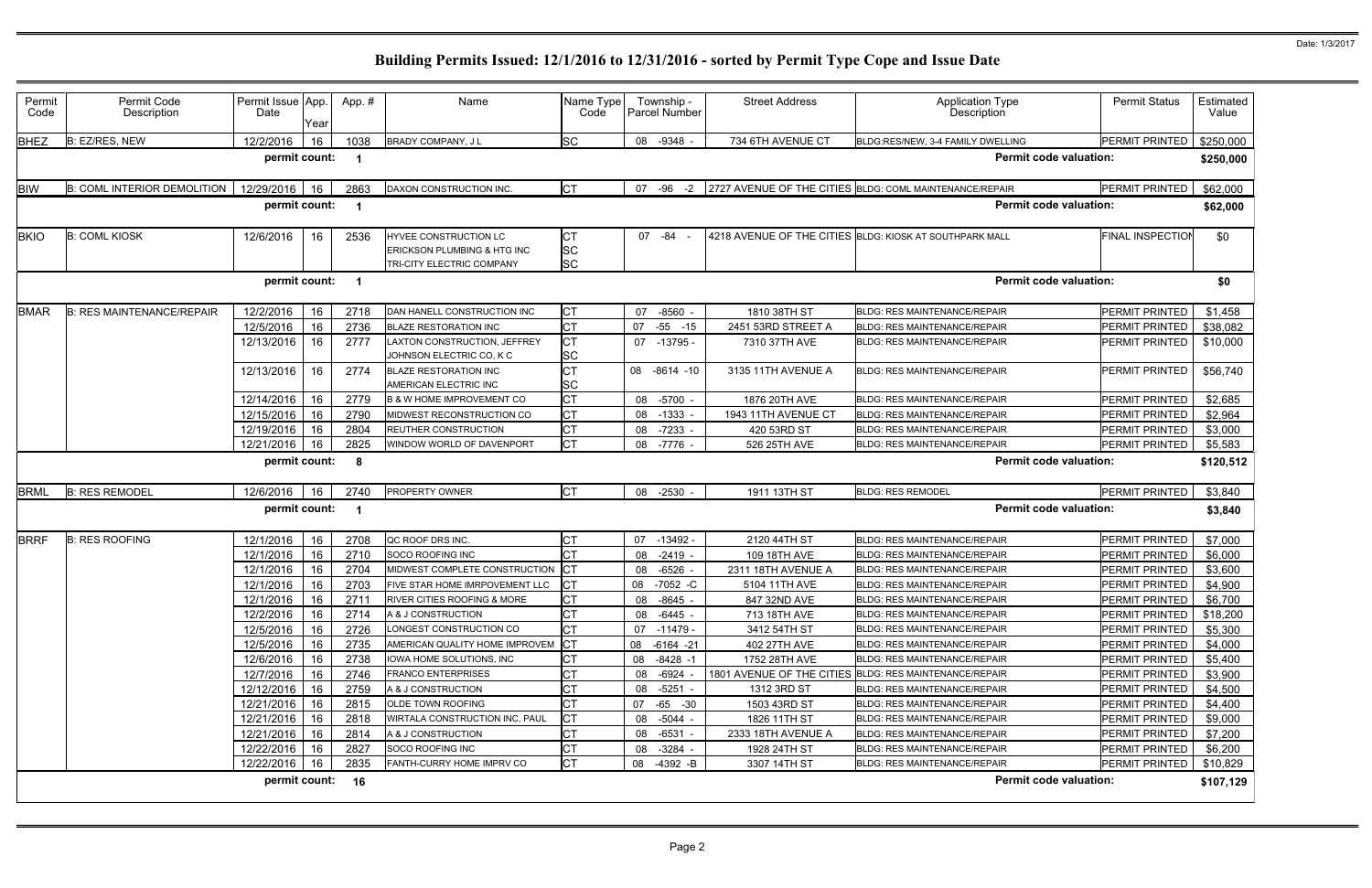| Permit<br>Code   | Permit Code<br>Description        | Permit Issue App.<br>Date | Year | App.# | Name                                               | Name Type<br>Code      | Township -<br>Parcel Number | <b>Street Address</b>                        | <b>Application Type</b><br>Description                  | <b>Permit Status</b>    | Estimated<br>Value |
|------------------|-----------------------------------|---------------------------|------|-------|----------------------------------------------------|------------------------|-----------------------------|----------------------------------------------|---------------------------------------------------------|-------------------------|--------------------|
| <b>BRSD</b>      | <b>B: RES SIDING</b>              | 12/2/2016                 | 16   | 2714  | A & J CONSTRUCTION                                 | <b>CT</b>              | $-6445 -$<br>80             | 713 18TH AVE                                 | <b>BLDG: RES MAINTENANCE/REPAIR</b>                     | PERMIT PRINTED          | \$18,200           |
|                  |                                   | 12/5/2016                 | 16   | 2734  | AMERICAN QUALITY HOME IMPROVEM                     | $ _{\rm CT}$           | 08<br>$-6699 - 53$          | 511 29TH AVE                                 | <b>BLDG: RES MAINTENANCE/REPAIR</b>                     | PERMIT PRINTED          | \$3,700            |
|                  |                                   | 12/22/2016                | 16   | 2835  | FANTH-CURRY HOME IMPRV CO                          | IСТ                    | $-4392 - B$<br>08           | 3307 14TH ST                                 | BLDG: RES MAINTENANCE/REPAIR                            | PERMIT PRINTED          | \$10,829           |
|                  |                                   | 12/29/2016                | 16   | 2862  | FANTH-CURRY HOME IMPRV CO                          | <b>CT</b>              | 07<br>$-12729$              | 1812 54TH STREET CT                          | <b>BLDG: RES MAINTENANCE/REPAIR</b>                     | PERMIT PRINTED          | \$10,762           |
|                  |                                   | 12/29/2016                | 16   | 2854  | OLDE TOWN ROOFING                                  | <b>CT</b>              | 07<br>$-2098 - A$           | 2807 19TH ST                                 | <b>BLDG: RES MAINTENANCE/REPAIR</b>                     | <b>PERMIT PRINTED</b>   | \$20,659           |
|                  |                                   | permit count:             |      | 5     |                                                    |                        |                             |                                              | <b>Permit code valuation:</b>                           |                         | \$64,150           |
| <b>BSMT</b>      | <b>B: RES BASEMENT WATERPROOF</b> | 12/7/2016                 | 16   | 2742  | MIDWEST RECONSTRUCTION CO                          | <b>CT</b>              | $-10023$<br>07              | 4316 36TH AVE                                | <b>BLDG: RES MAINTENANCE/REPAIR</b>                     | PERMIT PRINTED          | \$2,458            |
|                  |                                   | 12/12/2016                | 16   | 2765  | MIDWEST RECONSTRUCTION CO                          | <b>CT</b>              | 07<br>$-12806$              | 2704 30TH ST                                 | <b>BLDG: RES MAINTENANCE/REPAIR</b>                     | <b>PERMIT PRINTED</b>   | \$2,888            |
|                  |                                   | 12/12/2016                | 16   | 2766  | MIDWEST RECONSTRUCTION CO                          | Iст                    | $-5251$<br>08               | 1312 3RD ST                                  | <b>BLDG: RES MAINTENANCE/REPAIR</b>                     | PERMIT PRINTED          | \$7,986            |
|                  |                                   | 12/13/2016                | 16   | 2773  | MENTING MASONRY & WATERPROOFIN CT                  |                        | 07<br>$-1480$               | 2445 33RD ST                                 | <b>BLDG: RES MAINTENANCE/REPAIR</b>                     | PERMIT PRINTED          | \$5,040            |
|                  |                                   | 12/16/2016                | 16   | 2796  | MIDWEST RECONSTRUCTION CO                          | Iст                    | 08<br>$-3830$               | 1620 27TH AVE                                | <b>BLDG: RES MAINTENANCE/REPAIR</b>                     | PERMIT PRINTED          | \$9,728            |
|                  |                                   | 12/16/2016                | 16   | 2798  | MIDWEST RECONSTRUCTION CO                          | Iст                    | $-6200 - B$<br>08           | 4108 5TH AVE                                 | <b>BLDG: RES MAINTENANCE/REPAIR</b>                     | PERMIT PRINTED          | \$31,001           |
|                  |                                   | 12/29/2016                | 16   | 2853  | MIDWEST RECONSTRUCTION CO                          | <b>CT</b>              | 07<br>$-10297$              | 3409 51ST ST                                 | <b>BLDG: RES MAINTENANCE/REPAIR</b>                     | PERMIT PRINTED          | \$9,280            |
|                  |                                   | 12/29/2016                | 16   | 2851  | MIDWEST RECONSTRUCTION CO                          | <b>CT</b>              | 07<br>$-11445$              | 2648 44TH STREET CT                          | <b>BLDG: RES MAINTENANCE/REPAIR</b>                     | PERMIT PRINTED          | \$5,873            |
|                  |                                   | permit count:             |      | -8    |                                                    |                        |                             |                                              | <b>Permit code valuation:</b>                           |                         | \$74,254           |
| <b>BW</b>        | <b>B: WRECK MISC STRUCTURE</b>    | 12/29/2016                | 16   | 2858  | PROPERTY OWNER                                     | Iст                    | 08<br>$-1476 - A$           | <b>102 7TH AVE</b>                           | WRECK: ALL OTHER BUILDINGS/STRUCTURES                   | PERMIT PRINTED          | \$0                |
|                  | permit count:<br>-1               |                           |      |       |                                                    |                        |                             |                                              | <b>Permit code valuation:</b>                           |                         | \$0                |
| <b>BWKH</b>      | <b>B: WRECK HOUSE</b>             | 12/28/2016                | 16   | 2838  | COOPMAN TRUCKING & EXCAVATING                      | Iст                    | 07<br>$-2432$               | 2010 44TH ST                                 | <b>WRECK: 1 FAMILY HOUSE</b>                            | <b>PERMIT PRINTED</b>   | \$0                |
|                  |                                   |                           |      |       | BLONDELL PLUMBING SERVICE INC                      | <b>SC</b>              |                             |                                              |                                                         |                         |                    |
|                  |                                   | permit count:             |      | -1    |                                                    |                        |                             |                                              | <b>Permit code valuation:</b>                           |                         | \$0                |
| DRN <sub>1</sub> | <b>ENG: CLASS 1 DRAINAGE</b>      | 12/2/2016                 | 16   | 2717  | <b>BRAD CHUMBLEY CUSTOM BUILDER</b>                | Iст                    | -7856<br>07                 | 2575 33RD ST                                 | <b>BLDG: GARAGES/CARPORTS</b>                           | PERMIT PRINTED          | \$20,000           |
|                  |                                   | 12/12/2016                | 16   | 2566  | EMERY CONSTRUCTION GROUP, INC                      | <b>CT</b>              | $-14994$<br>07              | 5500 45TH AVENUE DR                          | <b>BLDG: COML DRIVEWAY</b>                              | PERMIT PRINTED          | \$0                |
|                  |                                   | 12/28/2016                | 16   | 2838  | COOPMAN TRUCKING & EXCAVATING                      | <b>CT</b>              | 07<br>-2432                 | 2010 44TH ST                                 | <b>WRECK: 1 FAMILY HOUSE</b>                            | <b>PERMIT PRINTED</b>   | \$0                |
|                  |                                   |                           |      |       | BLONDELL PLUMBING SERVICE INC                      | <b>SC</b>              |                             |                                              |                                                         |                         |                    |
|                  |                                   | permit count:             |      | - 3   |                                                    |                        |                             |                                              | <b>Permit code valuation:</b>                           |                         | \$20,000           |
| <b>EC</b>        | E: COML ELECTRICAL                | 12/1/2016                 | 16   | 2706  | PIPECO INC ELECTRIC, INC                           | <b>CT</b>              | 07 -11249 -                 | 5211 44TH AVE                                | <b>ELEC: REMODEL</b>                                    | PERMIT PRINTED          | \$0                |
|                  |                                   | 12/1/2016                 | 16   | 2707  | DAVENPORT ELECTRIC CONTRACT CO CT                  |                        | 9999 -                      | 3701 JOHN DEERE RD                           | ELEC: TEMPORARY SERVICE                                 | FINAL INSPECTION        | \$0                |
|                  |                                   | 12/1/2016                 | 16   | 2709  | DAVENPORT ELECTRIC CONTRACT CO CT                  |                        | 99999 -                     | 7255 JOHN DEERE PKWY                         | <b>ELEC: TEMPORARY SERVICE</b>                          | <b>FINAL INSPECTION</b> | \$0                |
|                  |                                   | 12/6/2016                 | 16   | 2536  | HYVEE CONSTRUCTION LC                              | IСТ                    | 07 - 84 -                   |                                              | 4218 AVENUE OF THE CITIES BLDG: KIOSK AT SOUTHPARK MALL | <b>FINAL INSPECTION</b> | \$0                |
|                  |                                   |                           |      |       | ERICKSON PLUMBING & HTG INC                        | <b>SC</b>              |                             |                                              |                                                         |                         |                    |
|                  |                                   |                           |      |       | TRI-CITY ELECTRIC COMPANY                          | <b>SC</b>              |                             |                                              |                                                         |                         |                    |
|                  |                                   | 12/12/2016                | 16   | 2621  | RYAN COMPANIES US INC                              | <b>CT</b>              | 07 -13987 -                 | 1100 36TH AVE                                | BLDG:COML/NEW, HOSPITALS/INSTITUTIONAL                  | <b>FINAL INSPECTION</b> | \$980,000          |
|                  |                                   |                           |      |       | KOEHLER ELECTRIC INC, J W                          | <b>SC</b>              |                             |                                              |                                                         |                         |                    |
|                  |                                   | 12/14/2016                | 16   | 2781  | POINT ELECTRIC                                     | <b>CT</b>              | -544<br>07                  | 4204 AVENUE OF THE CITIES ELEC: REMODEL      |                                                         | PERMIT PRINTED          | \$0                |
|                  |                                   | 12/20/2016                | 16   | 2813  | PIZANO ELECTRIC INC                                | Iст                    | $-8601$<br>07               | 3637 AVENUE OF THE CITIES ELEC: WIRING, MISC |                                                         | FINAL INSPECTION        | \$0                |
|                  |                                   | 12/22/2016                | 16   | 2817  | IMC CONSTRUCTION LTD                               | <b>CT</b>              | 08 -5934 -                  | 406 7TH ST                                   | <b>BLDG: COML MAINTENANCE/REPAIR</b>                    | PERMIT PRINTED          | \$9,000            |
|                  |                                   |                           |      |       | ELITE ELECTRIC                                     | <b>SC</b>              |                             |                                              |                                                         |                         |                    |
|                  |                                   | 12/27/2016                | 16   | 2465  | <b>BUILD TO SUIT INC</b><br>ART-O-LITE ELECTRIC CO | <b>CT</b><br><b>SC</b> | 07 -335 -53                 | 3915 38TH ST                                 | BLDG:COML/NEW, STORES/CUSTOMER SERVICE                  | <b>PERMIT PRINTED</b>   | \$120,473          |
|                  |                                   | 12/29/2016                | 16   | 2861  | ROCK RIVER ELECTRIC INC                            | <b>CT</b>              | 07 -14467 -                 | 1505 46TH AVE                                | ELEC: SERVICE                                           | PERMIT PRINTED          | \$0                |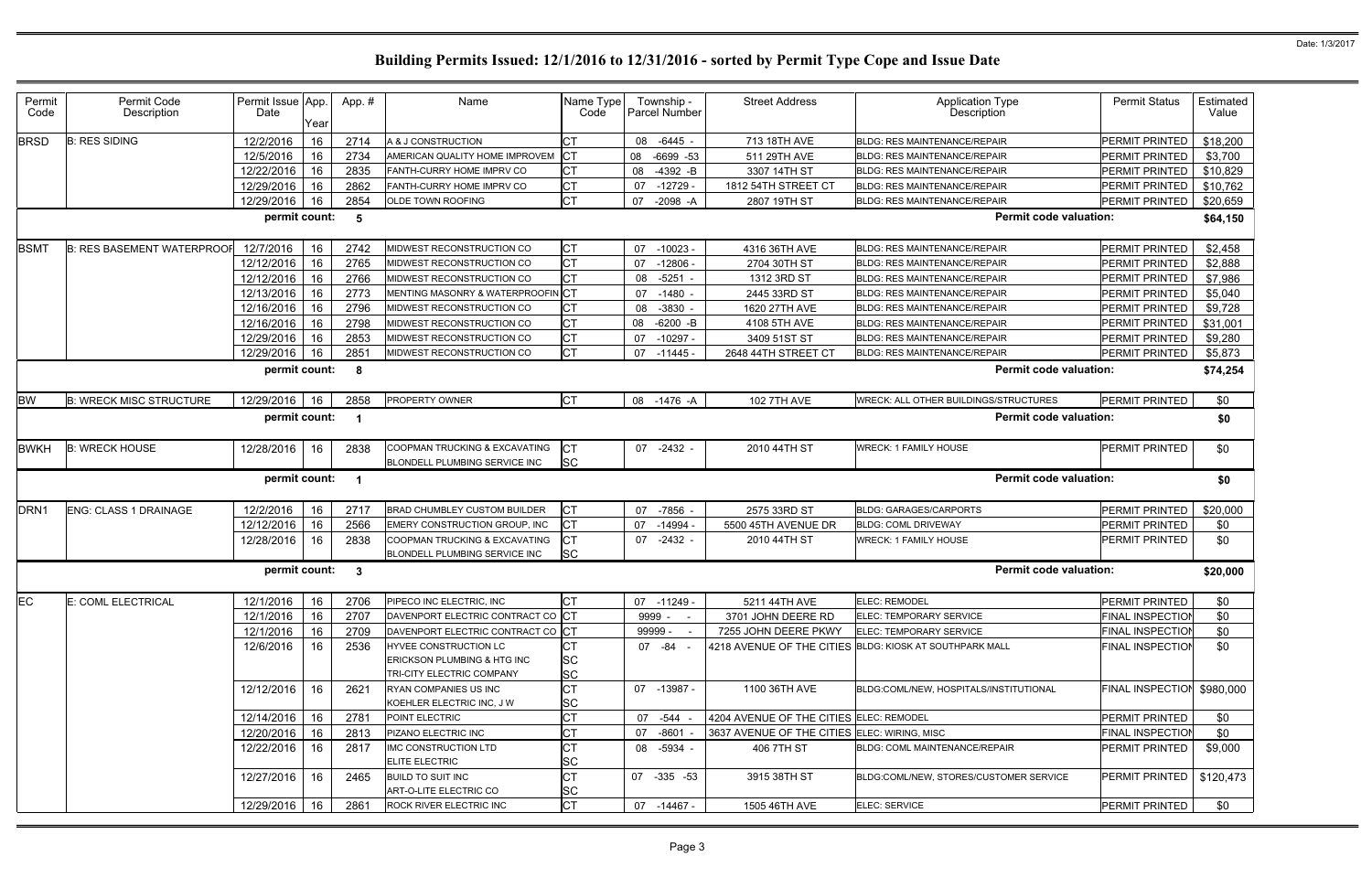| Permit<br>Code   | Permit Code<br>Description    | Permit Issue App.<br>Date | Year | App.# | Name                                                                                                                                                                | Name Type<br>Code                                      | Township -<br><b>Parcel Number</b> | <b>Street Address</b> | <b>Application Type</b><br><b>Description</b> | <b>Permit Status</b>       | Estimated<br>Value |
|------------------|-------------------------------|---------------------------|------|-------|---------------------------------------------------------------------------------------------------------------------------------------------------------------------|--------------------------------------------------------|------------------------------------|-----------------------|-----------------------------------------------|----------------------------|--------------------|
| EC               | E: COML ELECTRICAL            | 12/29/2016                | 16   | 2859  | MAHIEU ELECTRIC CO INC                                                                                                                                              | <b>CT</b>                                              | 08 -7310 -A                        | 5323 4TH AVE          | ELEC: SERVICE                                 | PERMIT PRINTED             | \$0                |
|                  |                               | permit count:             |      | 11    |                                                                                                                                                                     |                                                        |                                    |                       | <b>Permit code valuation:</b>                 |                            | \$1,109,473        |
| <b>ER</b>        | E: RES ELECTRICAL             | 12/1/2016                 | 16   | 2705  | ADVANTAGE ELCTRL SERVICES INC                                                                                                                                       | Iст                                                    | 08 -387 -                          | 849 15TH ST           | ELEC: REPAIR                                  | PERMIT PRINTED             | \$0                |
|                  |                               | 12/6/2016                 | 16   | 368   | <b>BLAZE RESTORATION INC</b><br>AMERICAN ELECTRIC INC<br><b>GABRILSON HEATING &amp; AC</b><br>WIRTH<br>AMERICAN ELECTRIC INC                                        | <b>CT</b><br><b>SC</b><br><b>SC</b><br>SC<br><b>SC</b> | 08 -7375 -                         | 522 23RD AVE          | <b>BLDG: RES MAINTENANCE/REPAIR</b>           | PERMIT PRINTED             | \$35,000           |
|                  |                               | 12/7/2016                 | 16   | 1879  | CRAIG MACK CONSTRUCTION<br>ULTIMATE ELECTRIC UNLIMITED                                                                                                              | СT<br><b>SC</b>                                        | 07 -11479                          | 3412 54TH ST          | <b>BLDG: RES ADDITION</b>                     | <b>PERMIT PRINTED</b>      | \$40,000           |
|                  |                               | 12/9/2016                 | 16   | 2754  | PIKUZA ELECTRIC INC                                                                                                                                                 | СT                                                     | $-2733$<br>08                      | 433 51ST ST           | ELEC: SERVICE                                 | PERMIT PRINTED             | \$0                |
|                  |                               | 12/13/2016                | 16   | 2558  | <b>MOXIE SOLAR</b>                                                                                                                                                  |                                                        | 07<br>$-14241 -$                   | 5500 19TH AVE         | <b>BLDG: RES MAINTENANCE/REPAIR</b>           | <b>FINAL INSPECTION</b>    | \$14,953           |
|                  |                               | 12/13/2016                | 16   | 2772  | PIKUZA ELECTRIC INC                                                                                                                                                 |                                                        | $-2286 - 1$<br>08                  | 545 18TH AVE          | ELEC: SERVICE                                 | <b>FINAL INSPECTION</b>    | \$0                |
|                  |                               | 12/14/2016                | 16   | 2777  | LAXTON CONSTRUCTION, JEFFREY<br>JOHNSON ELECTRIC CO, K C                                                                                                            | <b>CT</b><br><b>SC</b>                                 | 07<br>$-13795$                     | 7310 37TH AVE         | <b>BLDG: RES MAINTENANCE/REPAIR</b>           | PERMIT PRINTED             | \$10,000           |
|                  |                               | 12/15/2016                | 16   | 2785  | TRI-CITY ELECTRIC COMPANY                                                                                                                                           | СT                                                     | 08<br>$-4371 -$                    | 1540 13TH AVE         | ELEC: SERVICE                                 | <b>FINAL INSPECTION</b>    | \$0                |
|                  |                               | 12/19/2016                | 16   | 2598  | BEALER FAMILY LIMITED PARTNERS<br>KOEHLER ELECTRIC INC, J W                                                                                                         | <b>CT</b><br><b>SC</b>                                 | 08 -182 -                          | 2350 1ST STREET A DR  | <b>BLDG: GARAGES/CARPORTS</b>                 | <b>FINAL INSPECTIOI</b>    | \$20,500           |
|                  |                               | 12/19/2016                | 16   | 2802  | <b>SUMMIT ELECTRIC LLC</b>                                                                                                                                          | СT                                                     | 08 -5059 -                         | 2607 10TH STREET PL   | ELEC: SERVICE                                 | <b>FINAL INSPECTION</b>    | \$0                |
|                  |                               | 12/19/2016                | 16   | 2774  | <b>BLAZE RESTORATION INC</b><br>AMERICAN ELECTRIC INC                                                                                                               | СT<br><b>SC</b>                                        | 08<br>$-8614 - 10$                 | 3135 11TH AVENUE A    | <b>BLDG: RES MAINTENANCE/REPAIR</b>           | PERMIT PRINTED             | \$56,740           |
|                  |                               | 12/22/2016                | 16   | 2834  | MAHIEU ELECTRIC CO INC                                                                                                                                              | СT                                                     | 08<br>-4461 -                      | 347 15TH AVE          | ELEC: SERVICE                                 | PERMIT PRINTED             | \$0                |
|                  |                               | 12/27/2016                | 16   | 2837  | <b>HANSSEN ELECTRIC</b>                                                                                                                                             |                                                        | $-8559 -$<br>08                    | 965 40TH ST           | <b>ELEC: WIRING, MISC</b>                     | PERMIT PRINTED             | \$0                |
|                  |                               | 12/29/2016                | 16   | 2850  | <b>BLACKHAWK ELECTRIC ENTERPRISES</b>                                                                                                                               |                                                        | 07<br>$-14211$                     | 1819 55TH STREET PL   | ELEC: WIRING, MISC                            | PERMIT PRINTED             | \$0                |
|                  |                               | 12/29/2016                | 16   | 2860  | MAHIEU ELECTRIC CO INC                                                                                                                                              | СT                                                     | $-7308$<br>08                      | 315 54TH ST           | ELEC: SERVICE                                 | PERMIT PRINTED             | \$0                |
|                  |                               | 12/29/2016                | 16   | 2852  | PIKUZA ELECTRIC INC                                                                                                                                                 | СT                                                     | -7599 -<br>08                      | 1618 17TH AVE         | ELEC: WIRING, MISC                            | <b>FINAL INSPECTION</b>    | \$0                |
|                  |                               | permit count:             |      | 16    |                                                                                                                                                                     |                                                        |                                    |                       | <b>Permit code valuation:</b>                 |                            | \$177,193          |
| ERM <sub>6</sub> | E: RES ELCT MTR RECNCT (6 MO) | 12/12/2016                | 16   | 2755  | LOVE ELECTRIC OF THE QUAD CITI                                                                                                                                      | Iст                                                    | 08 -7571 -                         | 223 48TH ST           | ELCT: ELCT MTR RECONNCT AFTER 6 MONTHS        | PERMIT PRINTED             | \$0                |
|                  |                               | permit count: 1           |      |       |                                                                                                                                                                     |                                                        |                                    |                       | <b>Permit code valuation:</b>                 |                            | \$0                |
| EXC1             | ENG: EZ CLASS 1 DRAINAGE      | 12/2/2016                 | 16   | 2713  | CENTER POINT CONSTRUCTION SERV                                                                                                                                      | <b>I</b> CT                                            | 08 -2669 -                         | 204 49TH ST           | <b>WRECK: 1 FAMILY HOUSE</b>                  | PERMIT PRINTED             | \$0                |
|                  |                               | 12/2/2016                 | 16   | 2313  | G & H CONSTRUCTION CO<br>ERICKSON PLUMBING & HTG INC                                                                                                                | <b>CT</b><br><b>SC</b>                                 | 08 -5761 -                         | 1308 6TH AVE          | <b>WRECK: 1 FAMILY HOUSE</b>                  | PERMIT PRINTED             | \$0                |
|                  |                               | permit count: 2           |      |       |                                                                                                                                                                     |                                                        |                                    |                       | <b>Permit code valuation:</b>                 |                            | \$0                |
| <b>EZC</b>       | E: EZ/COML, ELECTRICAL        | 12/2/2016                 | 16   | 2427  | <b>RUSSELL CONSTRUCTION</b><br>ROCK RIVER ELECTRIC INC<br><b>CRAWFORD HEATING &amp; COOLING</b><br><b>CRAWFORD HEATING &amp; COOLING</b><br><b>CRAWFORD COMPANY</b> | <b>SC</b><br><b>SC</b><br><b>SC</b><br><b>SC</b>       | 08 -5719 -                         | 501 15TH ST           | <b>BLDG: COML REMODEL</b>                     | PERMIT PRINTED \$1,986,867 |                    |
|                  |                               | 12/6/2016                 | 16   | 2739  | POINT ELECTRIC                                                                                                                                                      | СT                                                     | 08 -8259 -                         | 421 19TH ST           | ELEC: REMODEL                                 | PERMIT PRINTED             | \$0                |
|                  |                               | 12/27/2016                | 16   | 216   | VELOCITEL, INC.<br>LIGHTING MAINTENANCE INC                                                                                                                         | <b>SC</b>                                              | 08 -5719 -                         | 501 15TH ST           | BLDG: COML MAINTENANCE/REPAIR                 | PERMIT PRINTED             | \$28,000           |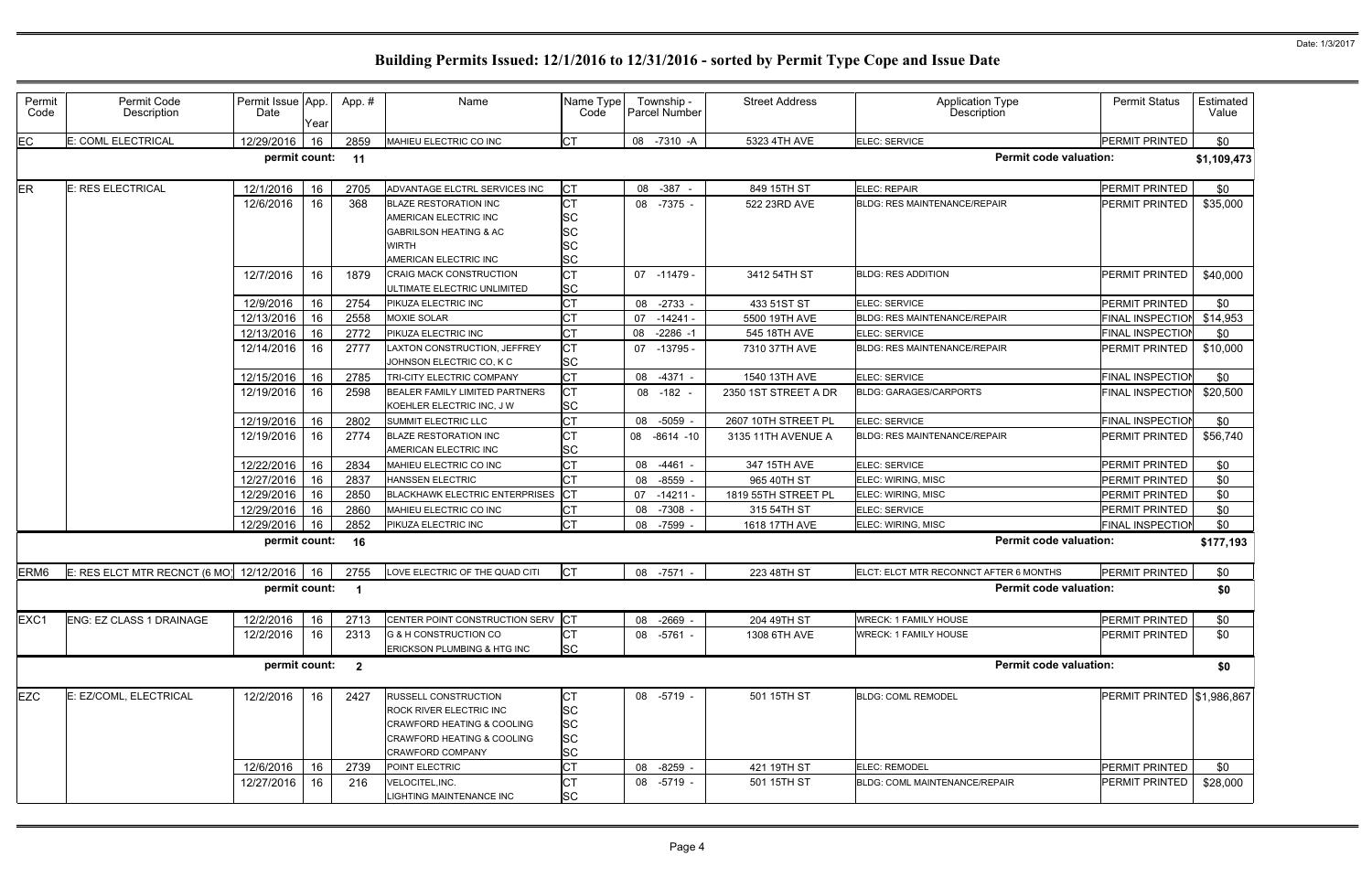| Permit<br>Code                                       | Permit Code<br>Description | Permit Issue App.<br>Date | Yearl | App.#            | Name                                                   | Name Type<br>Code | Township -<br><b>Parcel Number</b> | <b>Street Address</b>                              | <b>Application Type</b><br>Description | <b>Permit Status</b>              | Estimated<br>Value |
|------------------------------------------------------|----------------------------|---------------------------|-------|------------------|--------------------------------------------------------|-------------------|------------------------------------|----------------------------------------------------|----------------------------------------|-----------------------------------|--------------------|
| <b>Permit code valuation:</b><br>permit count:<br>-3 |                            |                           |       |                  |                                                        |                   |                                    |                                                    |                                        |                                   | \$2,014,867        |
| МC                                                   | M: COML MECHANICAL         | 12/7/2016                 | 16    | 2745             | J.L. BRADY COMPANY                                     | СT                | $-14550$ .<br>07                   | 4950 35TH AVE                                      | HTG: FURNACE/AC, REPLACE               | <b>PERMIT PRINTED</b>             | \$0                |
|                                                      |                            | 12/8/2016                 | 16    | 2751             | <b>CRAWFORD HEATING &amp; COOLING</b>                  | <b>CT</b>         | $-4212 -$<br>08                    | 1803 7TH ST                                        | HTG: OTHER, INSTALL/REPLACE            | PERMIT PRINTED                    | \$0                |
|                                                      |                            | 12/20/2016                | 16    | 2808             | GABRILSON HEATING & AC                                 | <b>CT</b>         | $-97 -3$<br>07                     | 2829 AVENUE OF THE CITIES HTG: FURNACE/AC, REPLACE |                                        | PERMIT PRINTED                    | \$0                |
|                                                      |                            | 12/20/2016                | 16    | 2811             | <b>SCHEBLER COMPANY</b>                                | <b>CT</b>         | -992<br>08                         | 338 6TH ST                                         | HTG: FURNACE/AC, REPLACE               | PERMIT PRINTED                    | \$0                |
|                                                      |                            | 12/22/2016                | 16    | 2833             | KALE HEATING & AC                                      | <b>CT</b>         | $-11810 -$<br>07                   | 3700 16TH ST                                       | HTG: ROOFTOP UNIT, REPLACE             | <b>FINAL INSPECTION</b>           | \$0                |
|                                                      |                            | 12/28/2016                | 16    | 2844             | TOTAL MAINTENANCE INC                                  | <b>CT</b>         | 08<br>-5495                        | 422 16TH ST                                        | HTG: OTHER, INSTALL/REPLACE            | PERMIT PRINTED                    | \$0                |
|                                                      |                            | permit count:             |       | - 6              |                                                        |                   |                                    |                                                    | <b>Permit code valuation:</b>          |                                   | \$0                |
| MEZC                                                 | M: EZ/COML, MECHANICAL     | 12/2/2016                 | 16    | 2719             | <b>WIRTH INC</b>                                       | <b>CT</b>         | -8264<br>08                        | 1810 5TH AVE                                       | HTG: ROOFTOP UNIT, REPLACE             | <b>FINAL INSPECTION</b>           | \$0                |
|                                                      |                            | 12/5/2016                 | 16    | 1872             | <b>RUSSELL CONSTRUCTION</b><br>HORNBUCKLE HEATING & AC | <b>CT</b><br>SC   | 08 -5430 -                         | 1209 4TH AVE                                       | BLDG:COML/NEW, HOTELS/MOTELS           | <b>PERMIT PRINTED \$9,242,100</b> |                    |
|                                                      |                            | 12/13/2016                | 16    | 2427             | <b>RUSSELL CONSTRUCTION</b>                            | <b>CT</b>         | 08 -5719 -                         | 501 15TH ST                                        | <b>BLDG: COML REMODEL</b>              | PERMIT PRINTED   \$1,986,867      |                    |
|                                                      |                            |                           |       |                  | ROCK RIVER ELECTRIC INC                                | SC                |                                    |                                                    |                                        |                                   |                    |
|                                                      |                            |                           |       |                  | <b>CRAWFORD HEATING &amp; COOLING</b>                  | <b>SC</b>         |                                    |                                                    |                                        |                                   |                    |
|                                                      |                            |                           |       |                  | <b>CRAWFORD HEATING &amp; COOLING</b>                  | <b>SC</b>         |                                    |                                                    |                                        |                                   |                    |
|                                                      |                            |                           |       |                  | <b>CRAWFORD COMPANY</b>                                | <b>SC</b>         |                                    |                                                    |                                        |                                   |                    |
|                                                      |                            | permit count:             |       | - 3              |                                                        |                   |                                    |                                                    | <b>Permit code valuation:</b>          |                                   | \$11,228,967       |
| ΜR                                                   | M: RES MECHANICAL          | 12/1/2016                 | 16    | 2712             | KLAUER HEATING & AC LTD                                | <b>CT</b>         | $-3014 -$<br>08                    | 2515 5TH ST                                        | HTG: FURNACE/AC, REPLACE               | PERMIT PRINTED                    | \$0                |
|                                                      |                            | 12/2/2016                 | 16    | 2723             | TOTAL MAINTENANCE INC                                  | <b>CT</b>         | 07<br>$-10165 -$                   | 4514 50TH ST                                       | HTG: FURNACE/AC, REPLACE               | PERMIT PRINTED                    | \$0                |
|                                                      |                            | 12/2/2016                 | 16    | 2720             | KALE HEATING & AC                                      | <b>CT</b>         | $-4201$<br>08                      | 1631 28TH AVE                                      | HTG: FURNACE/AC, REPLACE               | PERMIT PRINTED                    | \$0                |
|                                                      |                            | 12/2/2016                 | 16    | 2722             | <b>SCHEBLER COMPANY</b>                                | СT                | $-493 - 1$<br>08                   | 806 36TH ST                                        | HTG: FURNACE/AC, REPLACE               | PERMIT PRINTED                    | \$0                |
|                                                      |                            | 12/2/2016                 | 16    | 272 <sup>1</sup> | <b>SCHEBLER COMPANY</b>                                | <b>CT</b>         | $-6900$<br>08                      | 2425 15TH ST                                       | HTG: FURNACE/AC, REPLACE               | PERMIT PRINTED                    | \$0                |
|                                                      |                            | 12/2/2016                 | 16    | 2724             | TOTAL MAINTENANCE INC                                  | <b>CT</b>         | $-7143 -$<br>08                    | 837 18TH AVENUE A                                  | HTG: FURNACE/AC, REPLACE               | PERMIT PRINTED                    | \$0                |
|                                                      |                            | 12/5/2016                 | 16    | 2732             | TOTAL MAINTENANCE INC                                  | <b>CT</b>         | -7634<br>07                        | 2345 25TH ST                                       | HTG: FURNACE/AC, REPLACE               | PERMIT PRINTED                    | \$0                |
|                                                      |                            | 12/5/2016                 | 16    | 2730             | GABRILSON HEATING & AC                                 | <b>CT</b>         | $-5902 -$<br>08                    | 414 8TH ST                                         | HTG: FURNACE/AC, REPLACE               | PERMIT PRINTED                    | \$0                |
|                                                      |                            | 12/5/2016                 | 16    | 2731             | <b>FREED HEATING &amp; AC</b>                          | <b>CT</b>         | 08 -8172 -                         | 1115 29TH ST                                       | HTG: FURNACE/AC, REPLACE               | PERMIT PRINTED                    | \$0                |
|                                                      |                            | 12/7/2016                 | 16    | 2744             | KALE HEATING & AC                                      | <b>CT</b>         | $-1816 -$<br>08                    | 5222 10TH AVE                                      | HTG: FURNACE/AC, REPLACE               | PERMIT PRINTED                    | \$0                |
|                                                      |                            | 12/8/2016                 | 16    | 2749             | <b>B &amp; W TIN SHOP</b>                              | <b>CT</b>         | 08 - 2530 -                        | 1911 13TH ST                                       | HTG: GAS PIPING                        | PERMIT PRINTED                    | \$0                |
|                                                      |                            | 12/8/2016                 | 16    | 2750             | KALE HEATING & AC                                      | <b>CT</b>         | 08 -7204 -6                        | 425 37TH ST                                        | HTG: FURNACE/AC, REPLACE               | PERMIT PRINTED                    | \$0                |
|                                                      |                            | 12/12/2016                | 16    | 2769             | KALE HEATING & AC                                      | <b>CT</b>         | 07<br>-11446 -                     | 2644 44TH STREET CT                                | HTG: FURNACE/AC, REPLACE               | PERMIT PRINTED                    | <b>\$0</b>         |
|                                                      |                            | 12/12/2016                | 16    | 2771             | JOHNSON HEATING & A/C INC                              | <b>CT</b>         | 07 -85 -                           | 2424 41ST ST                                       | HTG: FURNACE/AC. REPLACE               | <b>PERMIT PRINTED</b>             | \$0                |
|                                                      |                            | 12/15/2016                | 16    | 2789             | J.L. BRADY COMPANY                                     | <b>CT</b>         | -11025 -<br>07                     | 4707 18TH AVENUE CT                                | HTG: FURNACE/AC, REPLACE               | PERMIT PRINTED                    | \$0                |
|                                                      |                            | 12/15/2016                | 16    | 2786             | KALE HEATING & AC                                      | <b>CT</b>         | -6374 -<br>07                      | 1031 41ST ST                                       | HTG: BOILER/FURNACE, REPLACE           | <b>FINAL INSPECTION</b>           | \$0                |
|                                                      |                            | 12/15/2016                | 16    | 2784             | VANDEMORE PLBG. HTG & COOLING                          | <b>CT</b>         | -1425 -<br>08                      | 938 19TH AVE                                       | HTG: FURNACE/AC, REPLACE               | <b>PERMIT PRINTED</b>             | \$0                |
|                                                      |                            | 12/15/2016                | 16    | 2788             | J.L. BRADY COMPANY                                     | <b>CT</b>         | 08 -5266 -                         | 1103 3RD STREET A                                  | HTG: FURNACE/AC, REPLACE               | <b>PERMIT PRINTED</b>             | \$0                |
|                                                      |                            | 12/15/2016                | 16    | 2787             | KALE HEATING & AC                                      | <b>CT</b>         | $-843 - 2$<br>08                   | 166 RAILROAD AVE                                   | HTG: FURNACE/AC, REPLACE               | PERMIT PRINTED                    | \$0                |
|                                                      |                            | 12/16/2016                | 16    | 2792             | <b>GABRILSON HEATING &amp; AC</b>                      | СT                | -1120 -<br>07                      | 2702 14TH AVE                                      | HTG: FURNACE/AC, REPLACE               | <b>PERMIT PRINTED</b>             | \$0                |
|                                                      |                            | 12/16/2016                | 16    | 2800             | KALE HEATING & AC                                      | <b>CT</b>         | $-6882 -$<br>07                    | 2807 27TH STREET CT                                | HTG: FURNACE/AC, REPLACE               | PERMIT PRINTED                    | \$0                |
|                                                      |                            | 12/16/2016                | 16    | 2799             | KALE HEATING & AC                                      | СT                | -6889 -<br>07                      | 2807 26TH ST                                       | HTG: FURNACE/AC, REPLACE               | <b>PERMIT PRINTED</b>             | \$0                |
|                                                      |                            | 12/16/2016                | 16    | 2801             | <b>KALE HEATING &amp; AC</b>                           | <b>CT</b>         | -8093 -<br>07                      | 3518 26TH AVENUE A                                 | HTG: FURNACE/AC, REPLACE               | <b>PERMIT PRINTED</b>             | \$0                |
|                                                      |                            | 12/16/2016                | 16    | 2795             | <b>KALE HEATING &amp; AC</b>                           | <b>CT</b>         | -1504 -<br>08                      | 833 27TH ST                                        | HTG: FURNACE/AC, REPLACE               | <b>FINAL INSPECTION</b>           | \$0                |
|                                                      |                            | 12/16/2016                | 16    | 2797             | KALE HEATING & AC                                      | <b>CT</b>         | 08 -7422 -                         | 2012 11TH ST                                       | HTG: FURNACE/AC, REPLACE               | <b>PERMIT PRINTED</b>             | \$0                |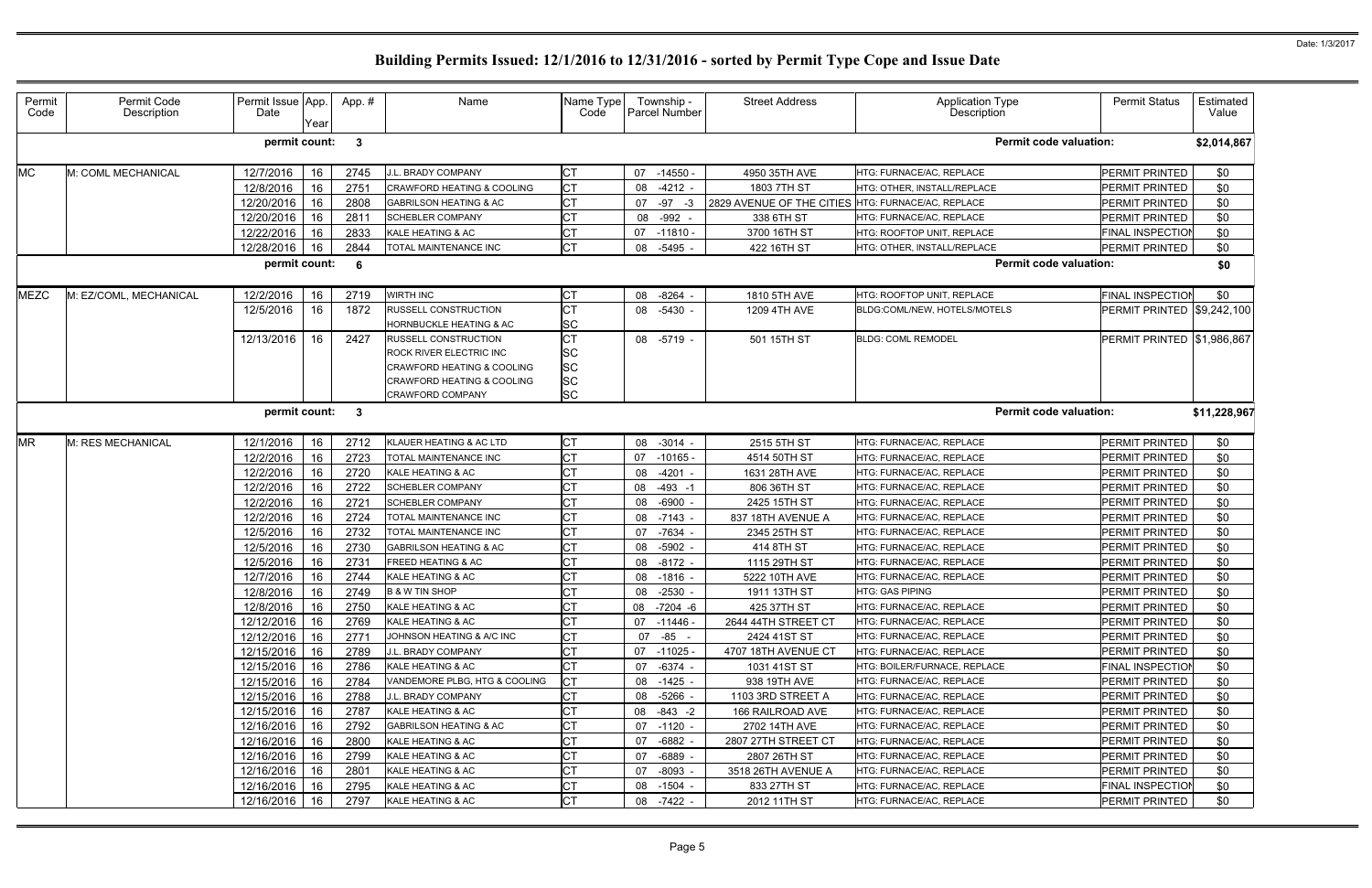| Permit<br>Code   | Permit Code<br>Description   | Permit Issue App.<br>Date | Year | App.#                   | Name                                  | Name Type<br>Code | Township -<br>Parcel Number | <b>Street Address</b> | <b>Application Type</b><br>Description                   | <b>Permit Status</b>    | Estimated<br>Value |
|------------------|------------------------------|---------------------------|------|-------------------------|---------------------------------------|-------------------|-----------------------------|-----------------------|----------------------------------------------------------|-------------------------|--------------------|
| <b>MR</b>        | M: RES MECHANICAL            | 12/20/2016                | 16   | 2810                    | KALE HEATING & AC                     | <b>CT</b>         | 07<br>$-1223 - 1$           | 1919 GLENWOOD DR      | HTG: FURNACE/AC, REPLACE                                 | <b>FINAL INSPECTIOI</b> | \$0                |
|                  |                              | 12/20/2016                | 16   | 2809                    | <b>GABRILSON HEATING &amp; AC</b>     | Iст               | 08<br>$-220 - 13$           | 532 32ND AVE          | HTG: FURNACE/AC, REPLACE                                 | PERMIT PRINTED          | \$0                |
|                  |                              | 12/21/2016                | 16   | 2162                    | <b>BLAZE RESTORATION INC</b>          | <b>CT</b>         | $-5603 -$<br>07             | 2413 44TH ST          | <b>BLDG: RES MAINTENANCE/REPAIR</b>                      | PERMIT PRINTED          | \$25,200           |
|                  |                              |                           |      |                         | AMERICAN ELECTRIC INC                 | <b>SC</b>         |                             |                       |                                                          |                         |                    |
|                  |                              |                           |      |                         | <b>WIRTH INC</b>                      | <b>SC</b>         |                             |                       |                                                          |                         |                    |
|                  |                              |                           |      |                         | WIRTH INC                             | <b>SC</b>         |                             |                       |                                                          |                         |                    |
|                  |                              | 12/21/2016                | 16   | 2824                    | FREED HEATING & AC                    | <b>CT</b>         | 08<br>$-7544 -$             | 2130 15TH STREET A    | HTG: FURNACE/AC, REPLACE                                 | <b>FINAL INSPECTION</b> | \$0                |
|                  |                              | 12/22/2016                | 16   | 2830                    | FREED HEATING & AC                    | <b>CT</b>         | 07<br>$-11533 -$            | 1907 47TH STREET CT   | HTG: FURNACE/AC, REPLACE                                 | <b>FINAL INSPECTION</b> | \$0                |
|                  |                              | 12/22/2016                | 16   | 2829                    | FREED HEATING & AC                    | <b>CT</b>         | 07<br>$-14510 -$            | 3419 78TH STREET CT   | HTG: OTHER, INSTALL/REPLACE                              | PERMIT PRINTED          | \$0                |
|                  |                              | 12/22/2016                | 16   | 2832                    | KLAUER HEATING & AC LTD               | <b>CT</b>         | $-6816 -$<br>07             | 2532 30TH AVENUE CT   | HTG: FURNACE/AC, REPLACE                                 | FINAL INSPECTIOI        | \$0                |
|                  |                              | 12/28/2016                | 16   | 2846                    | KALE HEATING & AC                     | <b>CT</b>         | $-8489 -$<br>07             | 2835 18TH STREET C    | HTG: FURNACE/AC, REPLACE                                 | PERMIT PRINTED          | \$0                |
|                  |                              | 12/28/2016                | 16   | 2845                    | <b>CRAWFORD HEATING &amp; COOLING</b> | <b>CT</b>         | $-3252 -$<br>08             | 1851 27TH ST          | HTG: FURNACE/AC, REPLACE                                 | PERMIT PRINTED          | \$0                |
|                  |                              | 12/28/2016                | 16   | 2843                    | TOTAL MAINTENANCE INC                 | <b>CT</b>         | $-9232 -$<br>08             | 2709 11TH STREET CT   | HTG: FURNACE/AC, REPLACE                                 | <b>FINAL INSPECTION</b> | \$0                |
|                  |                              | 12/29/2016                | 16   | 2856                    | <b>CRAWFORD HEATING &amp; COOLING</b> | <b>CT</b>         | 08<br>$-9131 - 6$           | 3069 4TH ST           | HTG: FURNACE/AC, REPLACE                                 | FINAL INSPECTIOI        | \$0                |
|                  |                              | permit count:             |      | 36                      |                                       |                   |                             |                       | <b>Permit code valuation:</b>                            |                         | \$25,200           |
| PC               | P: COML PLUMBING             | 12/2/2016                 | 16   | 2716                    | A+ PLUMBING                           | <b>CT</b>         | $-1637$<br>07               |                       | 3161 AVENUE OF THE CITIES PLBG: INSTALLATION, COMMERCIAL | PERMIT PRINTED          | \$0                |
|                  |                              | 12/6/2016                 | 16   | 2536                    | HYVEE CONSTRUCTION LC                 | <b>CT</b>         | 07 - 84 -                   |                       | 4218 AVENUE OF THE CITIES BLDG: KIOSK AT SOUTHPARK MALL  | PERMIT PRINTED          | \$0                |
|                  |                              |                           |      |                         | ERICKSON PLUMBING & HTG INC           | <b>SC</b>         |                             |                       |                                                          |                         |                    |
|                  |                              |                           |      |                         | TRI-CITY ELECTRIC COMPANY             | <b>SC</b>         |                             |                       |                                                          |                         |                    |
|                  |                              | permit count: 2           |      |                         |                                       |                   |                             |                       | <b>Permit code valuation:</b>                            |                         | \$0                |
| <b>PCM</b>       | P: COML WATER/SEWER MAIN     | 12/8/2016                 | 16   | 2752                    | RYAN AND ASSOCIATES, INC              | <b>CT</b>         | 07 -13987 -                 | 1060 36TH AVE         | PLBG: WATER/SEWER MAIN                                   | PERMIT PRINTED          | \$0                |
|                  |                              | permit count:             |      | $\overline{\mathbf{1}}$ |                                       |                   |                             |                       | <b>Permit code valuation:</b>                            |                         | \$0                |
| PCM <sub>6</sub> | P: COML GAS MTR RECONCT (6 M | 12/27/2016                | 16   | 2841                    | <b>WILLIAMS BROS CONSTRUCTION INC</b> | <b>CT</b>         | $-6155 -$<br>09             | 7 1ST AVE             | HTG: GAS MTR RECONNECT AFTER 6 MONTHS                    | PERMIT PRINTED          | \$0                |
|                  |                              | 12/29/2016                | 16   | 2855                    | HEATCO SERVICE COMPANY                | <b>CT</b>         | 08<br>-5793 -               | 1200 5TH AVE          | HTG: GAS MTR RECONNECT AFTER 6 MONTHS                    | PERMIT PRINTED          | \$0                |
|                  |                              | permit count:             |      | $\overline{\mathbf{2}}$ |                                       |                   |                             |                       | <b>Permit code valuation:</b>                            |                         | \$0                |
| PCR <sub>6</sub> | P: RES GAS MTR RECONCT (6 MO | 12/5/2016                 | 16   | 2729                    | <b>BITLER HEATING</b>                 | <b>CT</b>         | 08 -4223 -                  | 1410 7TH AVE          | <b>HTG: GAS MTR RECONNECT AFTER 6 MONTHS</b>             | PERMIT PRINTED          | \$0                |
|                  |                              | 12/16/2016 16             |      | 2793                    | A+ PLUMBING                           | <b>CT</b>         | 08 -7599 -                  | 1618 17TH AVE         | PLBG: GAS MTR RECONNECT AFTER 6 MONTHS                   | PERMIT PRINTED          | \$0                |
|                  |                              | 12/20/2016                | 16   | 2812                    | J.L. BRADY COMPANY                    | <b>CT</b>         | 08<br>$-2733 -$             | 433 51ST ST           | PLBG: GAS MTR RECONNECT AFTER 6 MONTHS                   | PERMIT PRINTED          | \$0                |
|                  |                              | 12/21/2016                | 16   | 2822                    | J.L. BRADY COMPANY                    | <b>CT</b>         | -55 -15<br>07               | 2451 53RD STREET A    | PLBG: GAS MTR RECONNECT AFTER 6 MONTHS                   | PERMIT PRINTED          | \$0                |
|                  |                              | 12/21/2016                | 16   | 2819                    | A1 MORRIS HEATING AND COOLING         | <b>CT</b>         | $-5053 -$<br>08             | 1219 15TH STREET A    | HTG: GAS MTR RECONNECT AFTER 6 MONTHS                    | <b>FINAL INSPECTION</b> | \$0                |
|                  |                              | 12/21/2016                | 16   | 2820                    | J.L. BRADY COMPANY                    | <b>CT</b>         | 08 -8614 -10                | 3135 11TH AVENUE A    | PLBG: GAS MTR RECONNECT AFTER 6 MONTHS                   | <b>FINAL INSPECTION</b> | \$0                |
|                  |                              | permit count:             |      | - 6                     |                                       |                   |                             |                       | <b>Permit code valuation:</b>                            |                         | \$0                |
| <b>PCTY</b>      | P: IN-HOUSE PLBG REPAIRS     | 12/12/2016                | 16   | 2768                    | <b>CRAWFORD COMPANY</b>               | <b>CT</b>         | 07 -11262 -                 | 3614 37TH ST          | PLBG: IN-HOUSE REPAIRS                                   | PERMIT PRINTED          | \$0                |
|                  |                              | 12/21/2016 16             |      | 2816                    | <b>BAGBY PLUMBING SERVICE</b>         | <b>CT</b>         | 08<br>$-8033 -$             | 1427 12TH ST          | PLBG: IN-HOUSE REPAIRS                                   | <b>FINAL INSPECTION</b> | \$0                |
|                  |                              | permit count:             |      | $\overline{\mathbf{2}}$ |                                       |                   |                             |                       | <b>Permit code valuation:</b>                            |                         | \$0                |
|                  |                              |                           |      |                         |                                       |                   |                             |                       |                                                          |                         |                    |
| <b>PCWS</b>      | P: CITY WATER/SEWER          | 12/12/2016                | 16   | 2761                    | BLONDELL PLUMBING SERVICE INC         | IСТ               | 07<br>$-13127 -$            | 4910 22ND AVE         | PLBG: SEWER REPAIR                                       | PERMIT PRINTED          | \$0                |
|                  |                              | 12/12/2016                | 16   | 2757                    | BLONDELL PLUMBING SERVICE INC         | <b>CT</b>         | 07<br>$-13128 -$            | 4822 22ND AVE         | PLBG: SEWER REPAIR                                       | PERMIT PRINTED          | \$0                |
|                  |                              | 12/12/2016                | 16   | 2758                    | BLONDELL PLUMBING SERVICE INC         | <b>CT</b>         | 08 -3743 -                  | 1075 27TH ST          | PLBG: SEWER REPAIR                                       | PERMIT PRINTED          | \$0                |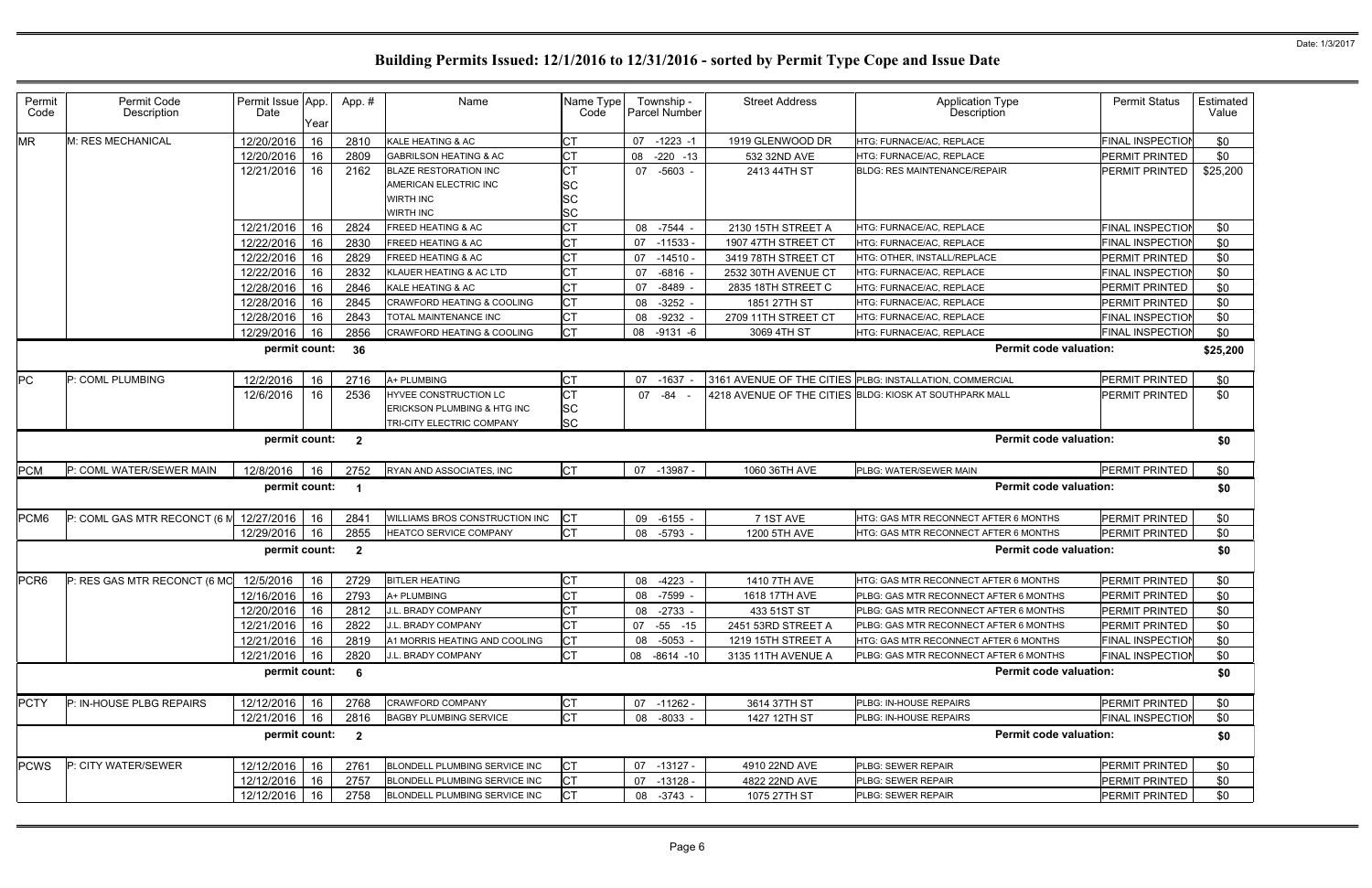| Permit<br>Code | Permit Code<br>Description  | Permit Issue App.<br>Date | Year | App.#                   | Name                                                                                                                                              | Name Type<br>Code                                             | Township -<br>Parcel Number | <b>Street Address</b> | <b>Application Type</b><br>Description | <b>Permit Status</b>    | Estimated<br>Value |
|----------------|-----------------------------|---------------------------|------|-------------------------|---------------------------------------------------------------------------------------------------------------------------------------------------|---------------------------------------------------------------|-----------------------------|-----------------------|----------------------------------------|-------------------------|--------------------|
|                |                             | permit count:             |      | -3                      |                                                                                                                                                   |                                                               |                             |                       | <b>Permit code valuation:</b>          |                         | \$0                |
| <b>PDR</b>     | P: RES DISCONNECT SWR/WTR S | 12/27/2016                | 16   | 2838                    | COOPMAN TRUCKING & EXCAVATING<br>BLONDELL PLUMBING SERVICE INC                                                                                    | Iст<br><b>SC</b>                                              | 07 -2432 -                  | 2010 44TH ST          | <b>WRECK: 1 FAMILY HOUSE</b>           | <b>FINAL INSPECTIOI</b> | \$0                |
|                |                             | permit count:             |      | $\overline{\mathbf{1}}$ |                                                                                                                                                   |                                                               |                             |                       | <b>Permit code valuation:</b>          |                         | \$0                |
| PEZC           | P: EZ/COML, PLUMBING        | 12/13/2016                | 16   | 2427                    | RUSSELL CONSTRUCTION<br>ROCK RIVER ELECTRIC INC<br><b>CRAWFORD HEATING &amp; COOLING</b><br>CRAWFORD HEATING & COOLING<br><b>CRAWFORD COMPANY</b> | <b>CT</b><br><b>SC</b><br><b>SC</b><br><b>SC</b><br><b>SC</b> | 08 -5719 -                  | 501 15TH ST           | <b>BLDG: COML REMODEL</b>              | PERMIT PRINTED          | \$1,986,867        |
|                |                             | 12/14/2016                | 16   | 2782                    | TOTAL MAINTENANCE INC                                                                                                                             | <b>CT</b>                                                     | 07<br>-347 -A               | 4500 16TH ST          | PLBG: FIRE SERVICE                     | PERMIT PRINTED          | \$0                |
|                |                             | permit count:             |      | $\overline{\mathbf{2}}$ |                                                                                                                                                   |                                                               |                             |                       | <b>Permit code valuation:</b>          |                         | \$1,986,867        |
| <b>PGAS</b>    | P: COML GAS PIPING          | 12/21/2016                | 16   | 2821                    | <b>CRAWFORD COMPANY</b>                                                                                                                           | СT                                                            | 07<br>$-14041 -$            | 612 VALLEY VIEW DR    | PLBG: GAS PIPING                       | FINAL INSPECTION        | \$0                |
|                |                             | 12/28/2016                | 16   | 2849                    | TAPPENDORF PLUMBING AND HEATIN                                                                                                                    | <b>ICT</b>                                                    | $-150 - D$<br>08            | 1531 17TH AVE         | PLBG: GAS PIPING                       | <b>FINAL INSPECTION</b> | \$0                |
|                |                             | permit count:             |      | $\overline{\mathbf{2}}$ |                                                                                                                                                   |                                                               |                             |                       | <b>Permit code valuation:</b>          |                         | \$0                |
| <b>PGR</b>     | P: RES GAS PIPING           | 12/8/2016                 | 16   | 2753                    | TOTAL MAINTENANCE INC                                                                                                                             | <b>CT</b>                                                     | 07<br>$-1061$               | 1819 30TH ST          | PLBG: GAS PIPING                       | PERMIT PRINTED          | \$0                |
|                |                             | 12/12/2016                | 16   | 2762                    | WATSON PLUMBING AND MECHANICAL CT                                                                                                                 |                                                               | 07<br>$-11955$              | 4330 26TH AVE         | PLBG: GAS PIPING                       | PERMIT PRINTED          | \$0                |
|                |                             | 12/22/2016                | 16   | 2826                    | <b>CRAWFORD COMPANY</b>                                                                                                                           | <b>CT</b>                                                     | -5700<br>08                 | 1876 20TH AVE         | PLBG: GAS PIPING                       | <b>FINAL INSPECTIOI</b> | \$0                |
|                |                             |                           |      |                         |                                                                                                                                                   |                                                               |                             |                       |                                        |                         |                    |
|                |                             | permit count:             |      | - 3                     |                                                                                                                                                   |                                                               |                             |                       | <b>Permit code valuation:</b>          |                         | \$0                |
| <b>PR</b>      | P: RES PLUMBING             | 12/5/2016                 | 16   | 2733                    | VAUGHN PLUMBING                                                                                                                                   | <b>CT</b>                                                     | $-435 -$<br>08              | 723 22ND ST           | PLBG: WATER SERVICE REPLACEMENT        | PERMIT PRINTED          | \$0                |
|                |                             | 12/12/2016                | 16   | 2756                    | BLONDELL PLUMBING SERVICE INC                                                                                                                     | СT                                                            | 07<br>$-13128$              | 4820 22ND AVE         | PLBG: SEWER REPAIR                     | PERMIT PRINTED          | \$0                |
|                |                             | 12/12/2016                | 16   | 2767                    | <b>QUAD CITY PLUMBING</b>                                                                                                                         | <b>CT</b>                                                     | $-2389$<br>08               | 433 19TH AVE          | PLBG: WATER SERVICE REPLACEMENT        | PERMIT PRINTED          | \$0                |
|                |                             | 12/19/2016                | 16   | 2806                    | <b>CJ NOW</b>                                                                                                                                     | СT                                                            | 08<br>-7604                 | 1704 17TH AVE         | PLBG: SEWER REPAIR                     | PERMIT PRINTED          | \$0                |
|                |                             | 12/21/2016                | 16   | 2162                    | <b>BLAZE RESTORATION INC</b><br>AMERICAN ELECTRIC INC<br>WIRTH INC<br>WIRTH INC                                                                   | <b>CT</b><br><b>SC</b><br><b>SC</b>                           | 07<br>$-5603 -$             | 2413 44TH ST          | <b>BLDG: RES MAINTENANCE/REPAIR</b>    | PERMIT PRINTED          | \$25,200           |
|                |                             | 12/27/2016                | 15   | 2608                    | PROPERTY OWNER<br>LOVE ELECTRIC OF THE QUAD CITI<br>RIVER BEND PLUMBING SERVICES L<br>RIVER BEND PLUMBING SERVICES L                              | <b>SC</b><br>СT<br><b>SC</b><br><b>SC</b><br><b>SC</b>        | 08 -6194 -A                 | 4231 7TH AVE          | BLDG:RES/NEW. SINGLE FAMILY DETACHED   | PERMIT PRINTED          | \$296,862          |
|                |                             | 12/28/2016                | 16   | 2847                    | <b>CJ NOW</b>                                                                                                                                     | <b>CT</b>                                                     | 08 -6096 -                  | 1595 34TH AVE         | PLBG: WATER SERVICE REPLACEMENT        | <b>FINAL INSPECTION</b> | \$0                |
|                |                             | permit count:             |      | $\overline{7}$          |                                                                                                                                                   |                                                               |                             |                       | <b>Permit code valuation:</b>          |                         | \$322,062          |
| <b>PRWH</b>    | P: RES WATER HEATER         | 12/2/2016                 | 16   | 2725                    | TOTAL MAINTENANCE INC                                                                                                                             | <b>CT</b>                                                     | 07 -1518 -                  | 2415 34TH ST          | PLBG: WATER HEATER                     | PERMIT PRINTED          | \$0                |
|                |                             | 12/12/2016                | 16   | 2764                    | WATSON PLUMBING AND MECHANICAL CT                                                                                                                 |                                                               | $-3321 -$<br>08             | 1919 23RD STREET A    | PLBG: WATER HEATER                     | <b>PERMIT PRINTED</b>   | \$0                |
|                |                             | 12/12/2016                | 16   | 2763                    | BLONDELL PLUMBING SERVICES                                                                                                                        |                                                               | 08<br>$-3574 -$             | 2413 12TH ST          | PLBG: WATER HEATER                     | PERMIT PRINTED          | \$0                |
|                |                             | 12/14/2016                | 16   | 2783                    | ALL ACTION PLUMBING                                                                                                                               | СT                                                            | 07<br>$-10614 -$            | 4512 51ST ST          | PLBG: WATER HEATER                     | PERMIT PRINTED          | \$0                |
|                |                             | 12/27/2016                | 16   | 2840                    | WATSON PLUMBING AND MECHANICAL CT                                                                                                                 |                                                               | 07<br>$-65 - 10$            | 1534 43RD ST          | PLBG: WATER HEATER                     | PERMIT PRINTED          | \$0                |
|                |                             | 12/27/2016                | 16   | 2839                    | ALL ACTION PLUMBING                                                                                                                               |                                                               | -5584 -<br>08               | 1859 20TH AVE         | PLBG: WATER HEATER                     | FINAL INSPECTION        | \$0                |